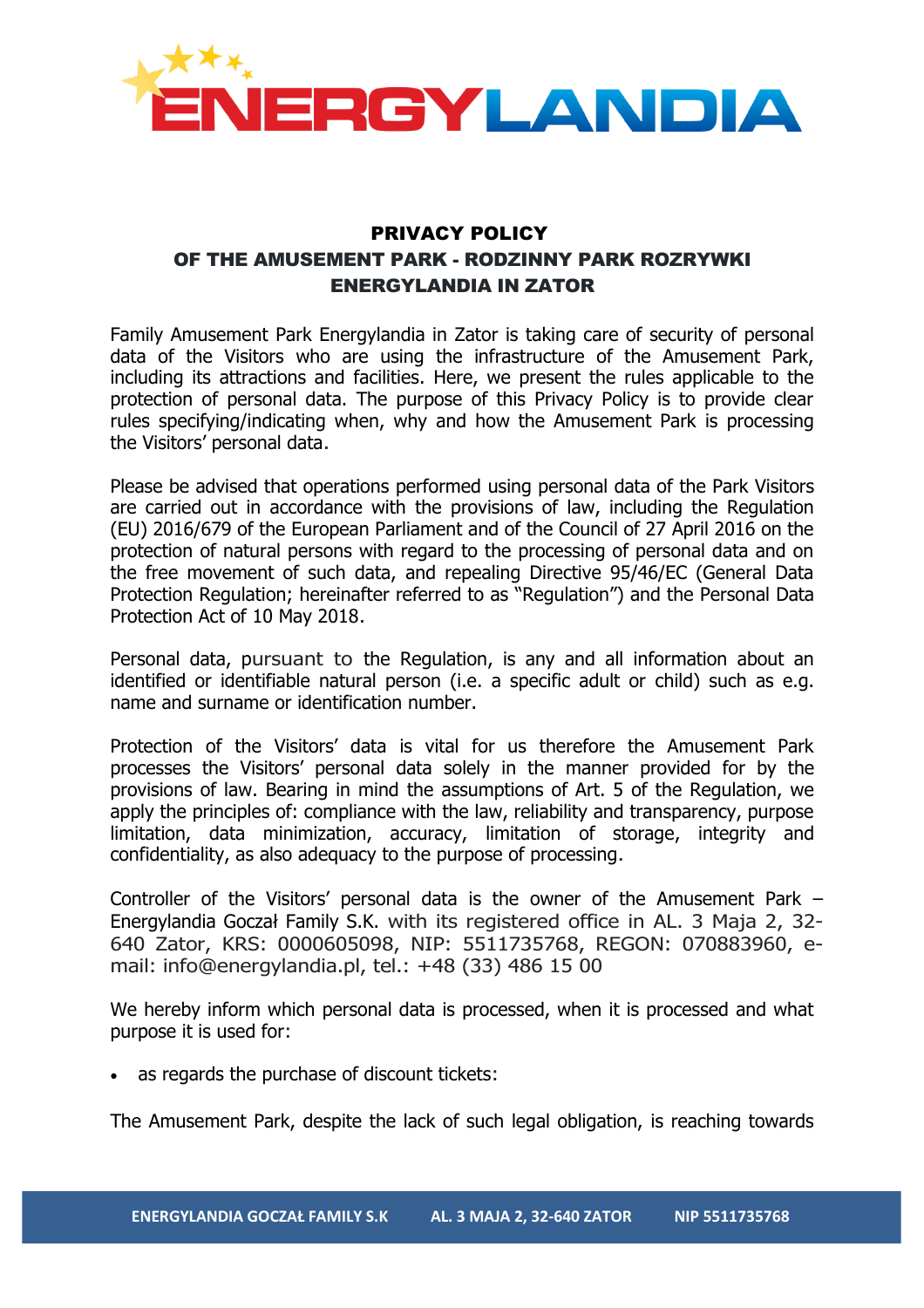

the expectations of the Visitors and provides for the possibility of purchasing discount tickets. Below are presented the types of discount tickets and the scope of the processed data that is necessary in individual cases. In order to grant a discount we process the name and surname and, as the case may be, respectively:

- a) date of birth birthday ticket, child up to the age of 3, ticket for seniors;
- $b)$  information confirming disability ticket for a person with disability;
- c) information confirming pregnancy  $-$  ticket for a pregnant woman;
- d) image; e-mail address and telephone number in order to inform about the possibility of collecting the issued annual pass; optionally the correspondence address to deliver the pass to the Visitor  $-$  yearly ticket.

Data processing in the cases described in letters " $a'' -$ " $c''$  occurs solely by way of a one-time glance operation (presentation of the relevant document/s by a person applying for the discount to the person selling tickets at the ticket office). This is a one-time operation as having done so, the data in question is not processed by the Amusement Park (which means the Amusement Park after the above described onetime presentation activity shall not have the data in question at its disposal).

During the presentation, it is possible to use the masking overlay available from the Data Controller, unless the presented document is in a different format than the available overlay. Data described in cases of letters " $a'' -$ " $c''$  is processed in order to grant a discount at the request of the person (or acting on their behalf applying for the discount), including in the event of the necessity to confirm their identity  $$ respectively:

- 1. in the case of the ticket described in point "a" above  $-$  having demonstrated the relevant entitlement by a person to be granted a discount prior to the conclusion of the contract (legal basis for processing is Art. 6, sec. 1, letter b of the Regulation), whereby the act of voluntary, express, specific, conscious and unambiguous presentation of a relevant document confirming entitlement to grant a given person a discount constitutes, within the scope of such ordinary data, also the consent referred to in Art. 6, sec. 1, letter a of the Regulation. Here, for the sake of clarification, it needs to be understood that such a qualification does not disturb the voluntary basis condition of the consent, as the activity undertaken by the Visitor while applying for a discount should be applied to the above-mentioned grounds (parallel occurrence of legal grounds for data processing).
- 2. in the case of the tickets described in point "b" and "c" above  $-$  by way of a voluntary, express, specific, conscious and unambiguous act of presentation of a relevant document confirming the entitlement to grant a given person a discount (legal basis for processing within the scope of data pertaining to health is Art. 9, sec. 2, letter a of the Regulation and within the scope of ordinary data, the basis is the same as in letter "a" above, i.e. Art. 6, sec. 1, letter a or letter b).

The complementary purpose of data processing is to conduct financial reporting of the Amusement Park since as a rule the purpose is the sale of regular tickets (in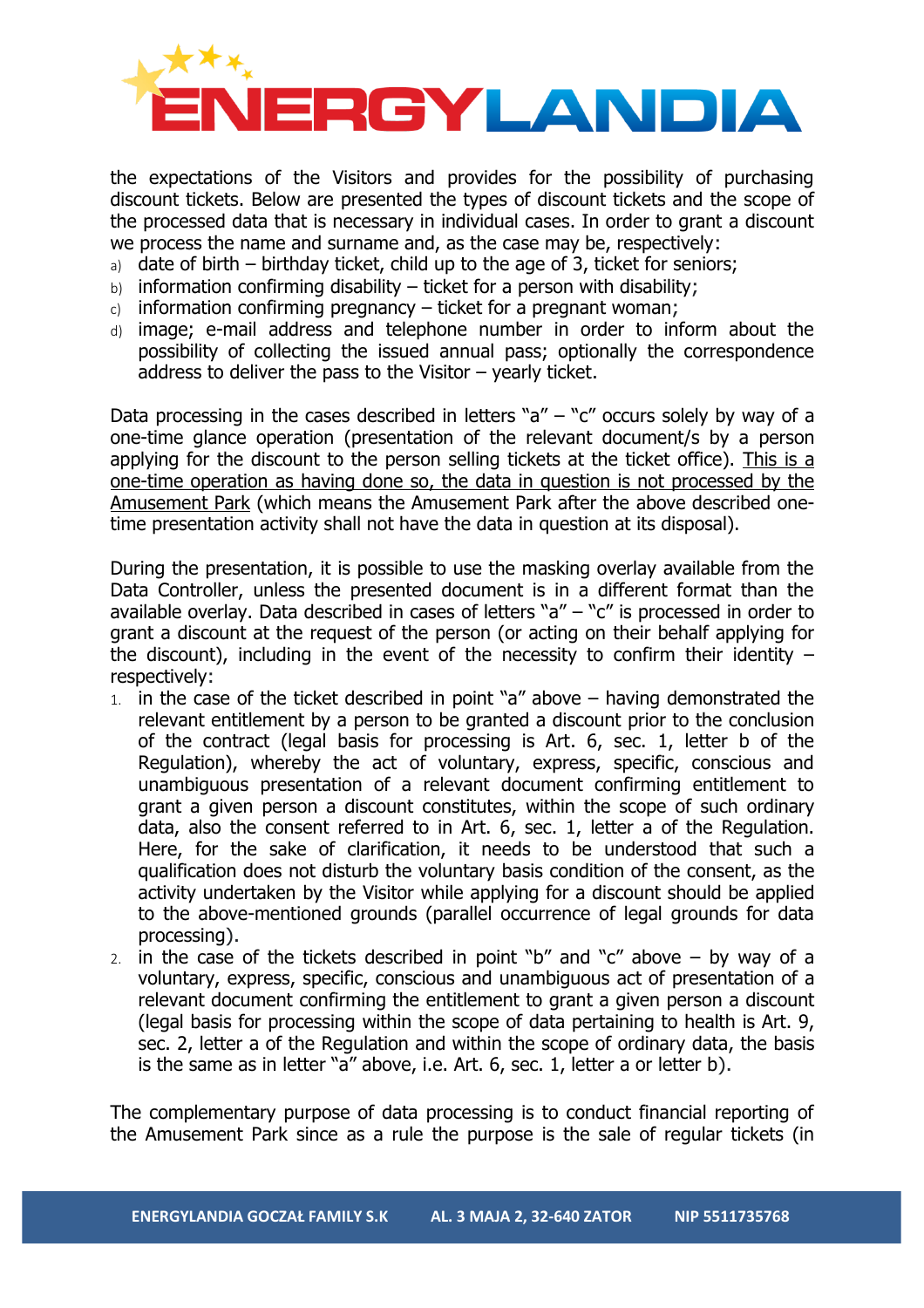

terms of the number of the sold discount tickets).

Thus, the Amusement Park exercises the utmost care not to allow for a breach of protection of personal data which in the light of the Regulation is understood as a security breach leading to accidental or unlawful destruction, loss, modification, unauthorized disclosure or unauthorized access to personal data transmitted, stored or otherwise processed.

In turn, data processing in the case of the ticket described in point "d" is carried out in order to perform the agreement by the Amusement Park consisting in the issuance of the annual pass and notification about it being ready for collection by the Visitor or its delivery to the address indicated by the Visitor, as also the exercise of the rights attached to the annual pass. The Visitor's image is processed once, solely for the purpose of the issuance of the annual pass, and it is provided to the Controller by the Visitor in the form of a file or a photo is taken in the Amusement Park solely for the purpose of affixing it on the annual pass (please be advised that the Park does not use special technical methods (image processing technologies/biometric techniques) allowing for identification of a natural person or confirmation of their identity). Legal basis for processing is Art. 6, sec. 1, letter b of the Regulations. The data is stored for the period not longer than the period of limitation for claims, whereas the image after the issuance of the annual pass is permanently deleted. In the event verification of the entitlement of a person using the annual pass is necessary, it is done by way of one-time presentation of the relevant, current and valid document confirming identity of the person availing of the annual pass.

• as regards video surveillance:

The area of the Amusement Park is subjected to video surveillance conducted by the owner of the Amusement Park. Data processing takes effect in terms of the image and the performed activities that will be recorded by the system cameras. Processing is carried out due to:

- 1. safety of the protection of the Visitors' life and health and protection of property due to the nature of the services provided by the Amusement Park and the zones excluded from use due to the threat to life and health (legal basis for processing is Art. 6, sec. 1, letter d of the Regulation);
- 2. legitimate interest of the Data Controller through conducting marketing activities and preventing fraud (legal basis for processing is Art. 6, sec. 1, letter f of the Regulation; recital 57 of the Regulation).

The data is stored for a period not longer than the period of limitation for claims. It additionally needs to be clarified that the Amusement Park does not make use of special technical methods (image processing technologies/biometric techniques) allowing for identification of a natural person or confirmation of their identity.

In addition, for the sake of clarification, a separate legal basis for the use of an image for marketing purposes is an appropriately given consent as per Art. 81 of the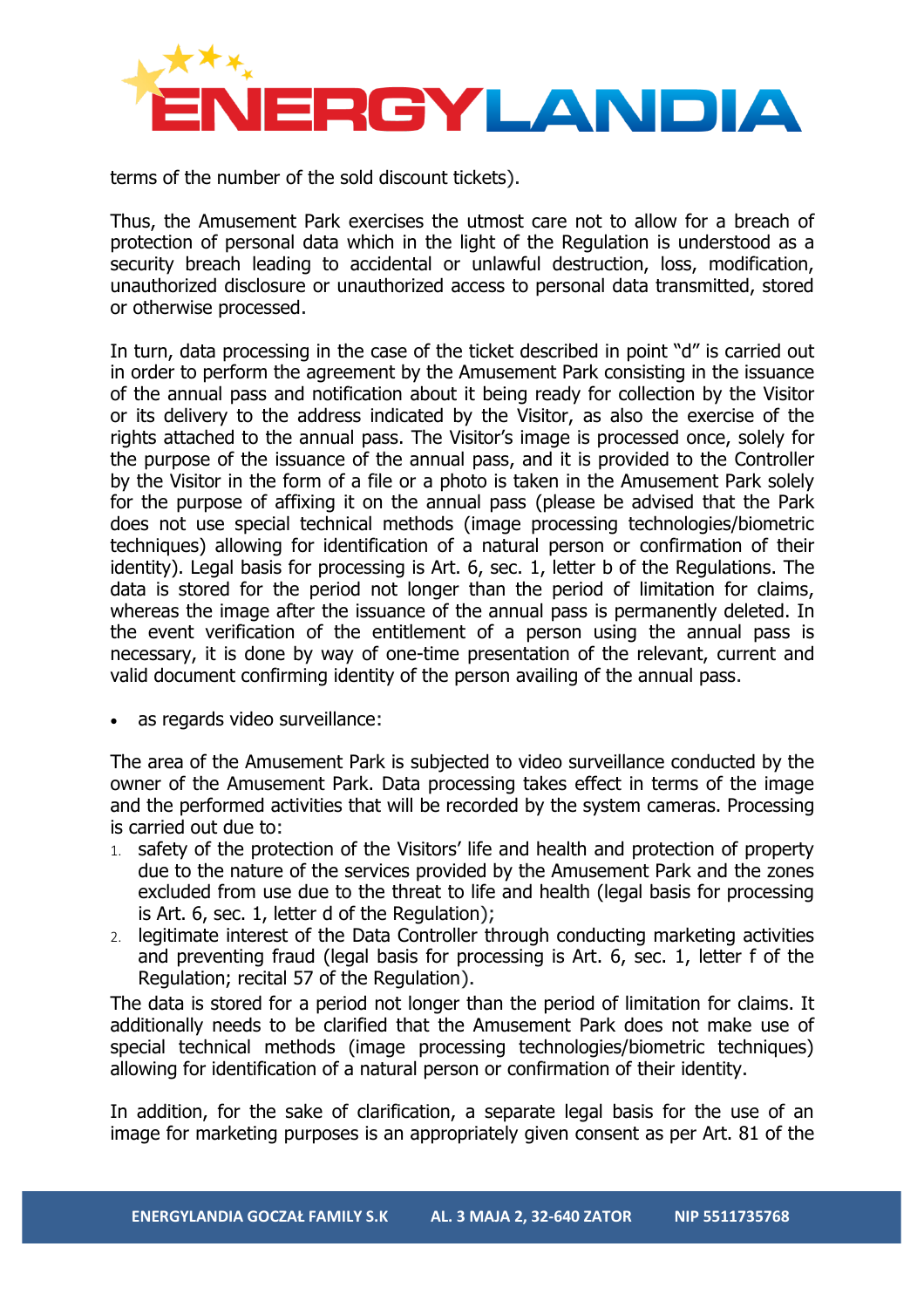

Act on Copyright and Related Rights or no need to obtain such consent as per Art. 81, sec. 2 of the Act described above.

The Controller informs that in case the monitoring is significantly remote from the area in the Park it records – identification of a data subject/subjects may be impossible, as a consequence of which, pursuant to Art. 11 of the Regulation, Art. 15-20 of the Regulation will not apply unless the data subject provides additional information allowing for their identification to exercise the rights they are entitled to under these articles.

as regards the image of the Visitor shown in the photo from a specifically marked attraction/device:

As per the content of the agreement on the rules of admission to the Amusement Park – an admission ticket or a personal invitation to the Amusement Park entitles to use all the available devices and attractions throughout the entire period of stay on the premises of the Amusement Park, whereas the use of specifically marked available attractions/devices is associated with recording of the Visitor's image, surrounded by other Visitors using these attractions/devices to render additional service by the Amusement Park or a third party, for a separate fee paid by the Visitor consisting in the purchase of a photo/gadget with the image described above from the Park's particular attraction/device.

Thus, processing data within the scope of the Visitor's image shown in a photo taken solely by a camera located on the route of a specifically marked device/attraction (e.g. Roller Coaster) containing the image of Visitors using this attraction, is carried out for the purpose of rendering an additional service by the Amusement Park or a designated third party operating on the premises of the Amusement Park for a separate fee paid by the Visitor consisting in the purchase of a photo/gadget with the image described above from the Park's particular attraction/device (legal basis for processing is Art. 6, sec. 1, letter b of the Regulation).

It additionally needs to be clarified that the Amusement Park (or possibly a third party, referred to above) does not make use of special technical methods (image processing technologies/biometric techniques) allowing for identification of a natural person or confirmation of their identity. The data is stored for a period not longer than the period of limitation for claims.

as regards medical assistance

There is a medical assistance point in the Amusement Park. Personal data will be processed in order to provide first aid or medical assistance in accordance with the principles of the Regulation (including in line with the principle of proportionality). Legal basis for data processing – within the scope of data regarding health – is, respectively:

1. 9, sec. 2, letter a of the Regulation, i.e. an express consent of the data subject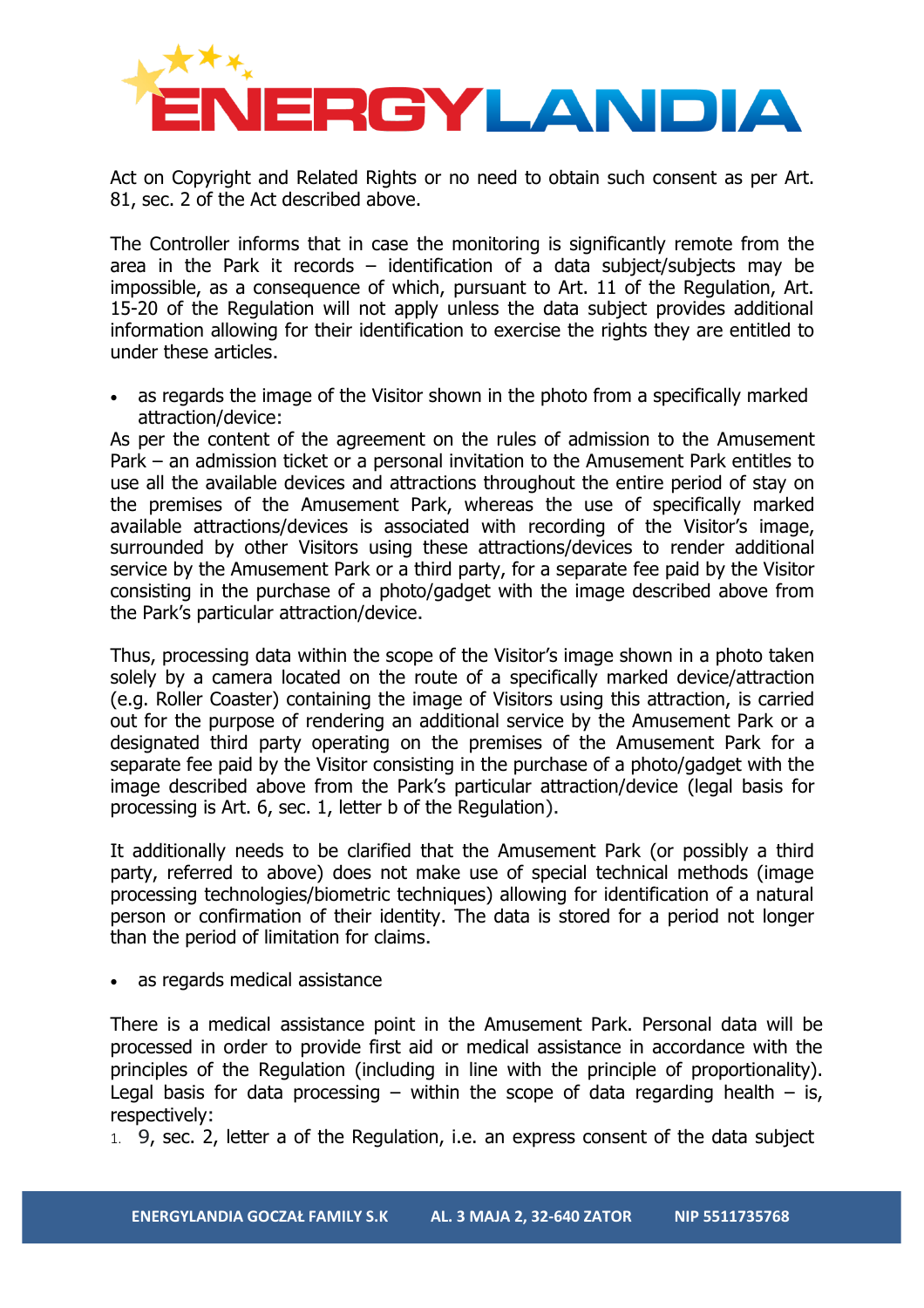

(such consent may also be given orally) or of their statutory representative.

2. 9, sec. 2, letter c of the Regulation, i.e. processing is necessary to protect the vital interests of the data subject or other natural person and the data subject is physically or legally unable to express the consent.

The data is stored for the period not longer than the period of limitation for claims.

as regards the lost and found office:

There is a lost and found point in the Amusement Park. Personal data in this regard will be processed in accordance with the rules of Art. 5 of the Regulation in order to meet the legal obligation incumbent on the Data Controller regulated in the Act of 20 February 2015 on found property within the scope of obligations and rights of the finder and the keeper. The data is stored for the period not longer than until the end of the Park's opening season during which the item found has been handed over to an authorized, competent staroste or police.

The Controller also notifies the data subject:

- 1. of the right to request from the Controller access to personal data regarding the Visitor being the data subject, to rectify, delete or limit its processing or of the right to object to the processing, as also of the right to transfer data;
- 2. that in the event processing is taking place based on a declaration of consent (legal basis, respectively: Art. 6, sec. 1, letter a) or Art. 9, sec. 2, letter a)) – the Visitor expressing such a consent has the right to withdraw the consent at any time without affecting lawfulness of the processing that had been performed based on the consent prior to its withdrawal;
- 3. provision of the data indicated in the Privacy Policy is voluntary, however necessary to meet the obligations or rights described by the Controller. The consequence of not providing the data specified in the Privacy Policy and constituting at the same time a contractual requirement is respectively lack of possibility to purchase a discount ticket (annual pass), lack of possibility to purchase a photo/gadget with the image of the Visitor from a particular attraction/device, non-provision of medical assistance in a situation where a person could have given consent, unless the provisions of law require provision of such assistance against the will of that person, and in the absence of the consent to monitoring – lack of possibility to enter the Amusement Park.
- 4. of the right to lodge a complaint with the supervisory body the President of the Office for Personal Data Protection;
- 5. that it will not make automated decisions in respect of them;
- 6. that the anticipated recipients of the Visitors' personal data may be: entities processing personal data on behalf of the Amusement Park, entities rendering the service of photographing the Visitor's image and entities operating ICT systems and providing IT services, entities providing advisory, consulting, audit, marketing, legal assistance, tax and accounting services to the Park to the extent it is necessary to achieve the purposes of processing your personal data described above;